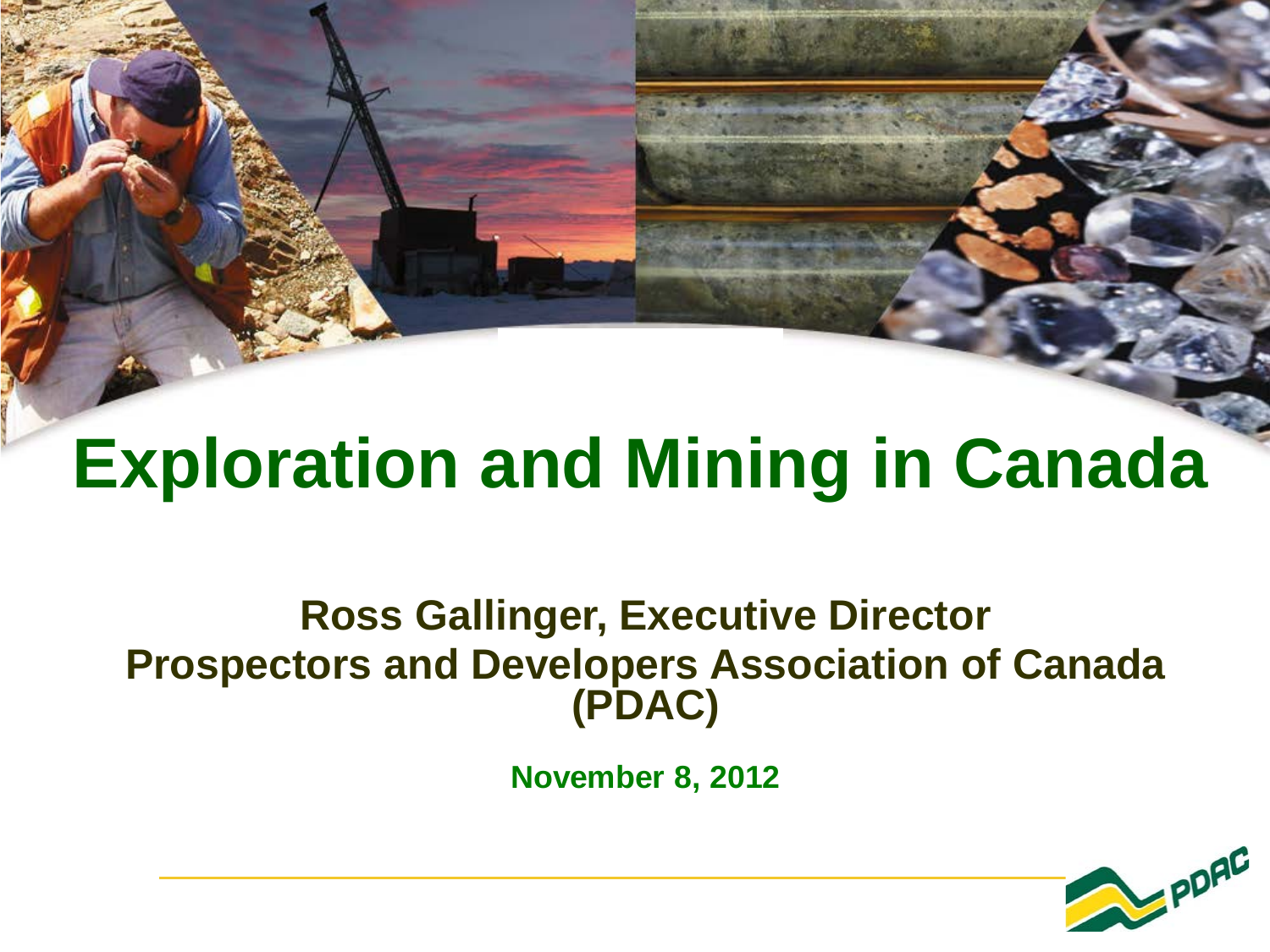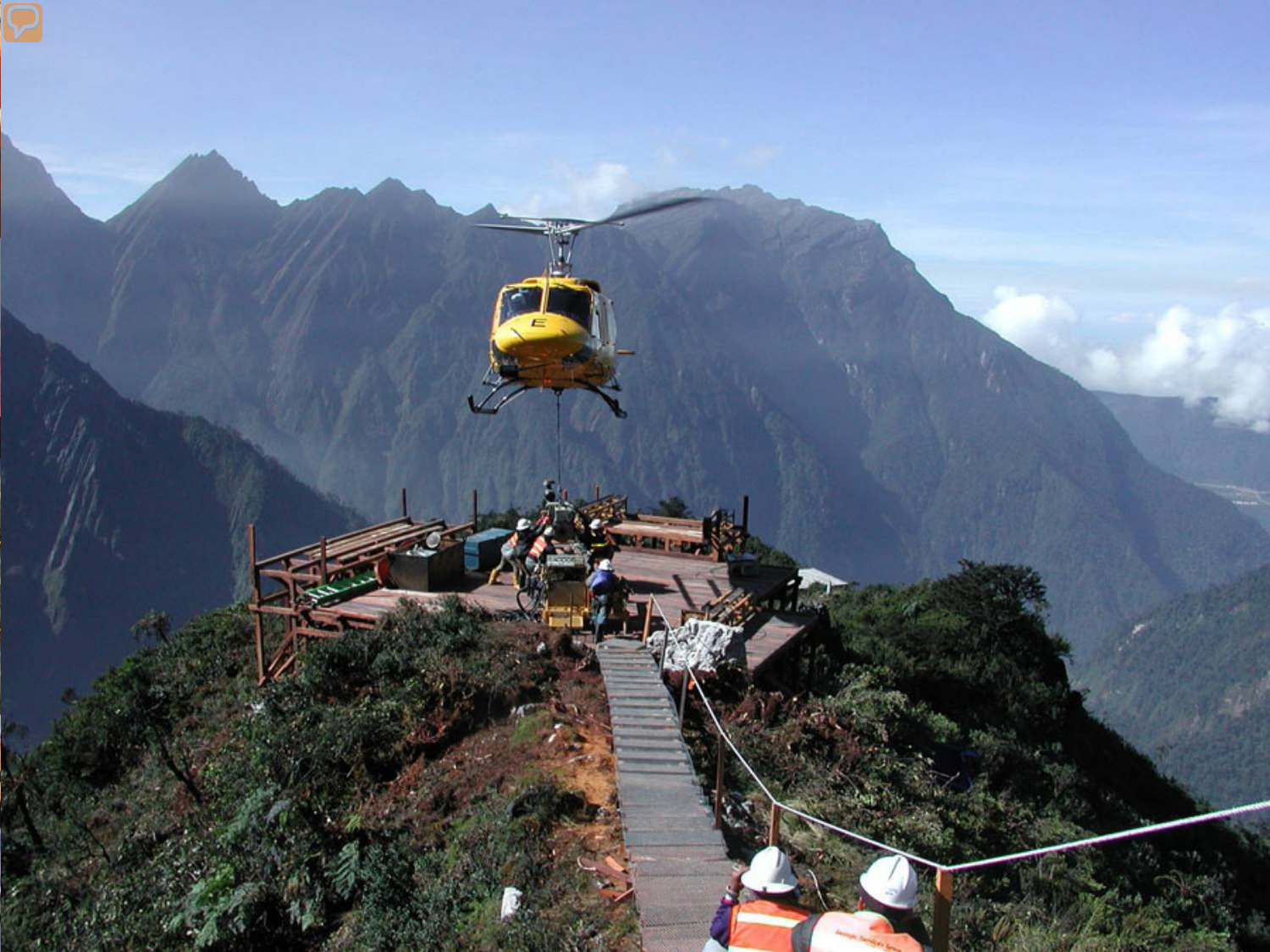

# **Prospectors and Developers Association of Canada**

Representing Canada's mineral exploration and development industry since 1932

Approximately 1,250 corporate and 9,000 individual members

Members include:

- •Exploration and mining companies
- Service and equipment suppliers
- Students

Education – Advocacy – Best Practice - Networking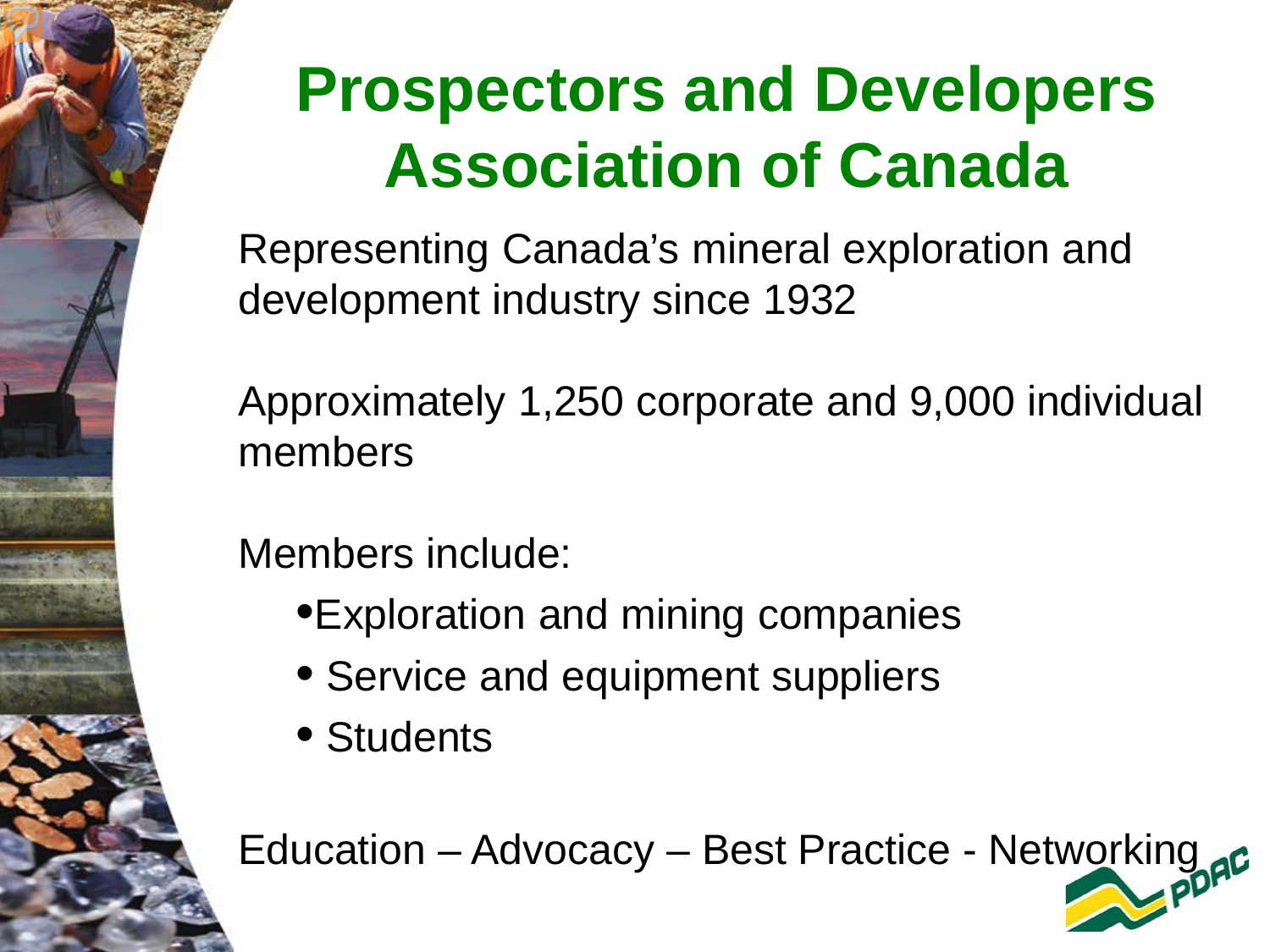# **Canada's Mining Economy**



**SEARCH** 

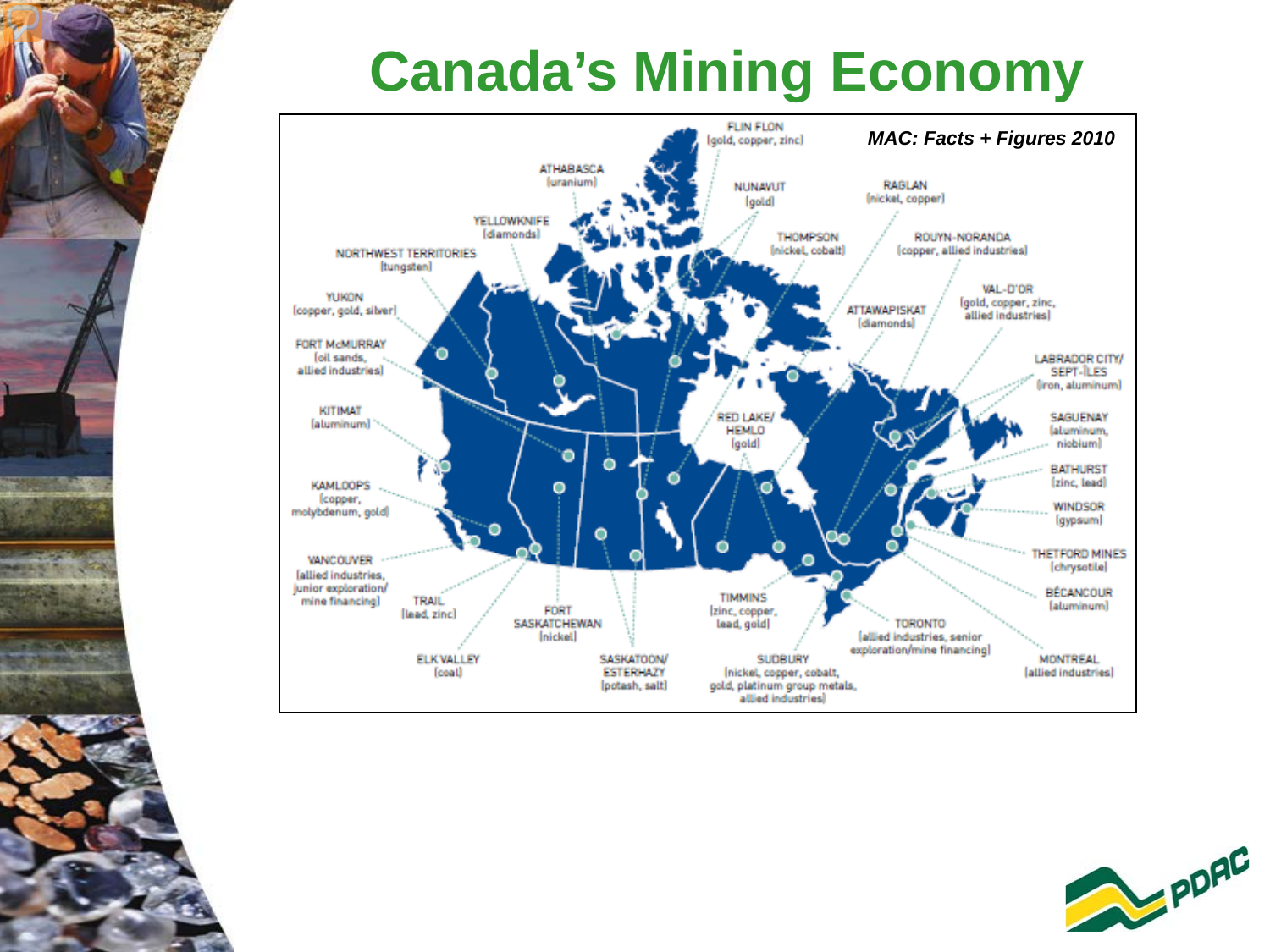# Expenditures in Canada

| EXPLORATION AND DEPOSIT APPRAISAL EXPENDITURES, <sup>1</sup> BY PROVINCE AND TERRITORY, 2007-2012 |               |      |               |      |               |      |               |      |               |                   |                   |      |
|---------------------------------------------------------------------------------------------------|---------------|------|---------------|------|---------------|------|---------------|------|---------------|-------------------|-------------------|------|
| Province /<br>Territory                                                                           | 2007          |      | 2008          |      | 2009          |      | 2010          |      |               | 2011 <sup>a</sup> | 2012 <sup>b</sup> |      |
|                                                                                                   | (\$ millions) | (% ) | (\$ millions) | (% ) | (\$ millions) | (% ) | (\$ millions) | (% ) | (\$ millions) | (% )              | (\$ millions)     | (% ) |
| Newfoundlan<br>d and<br>Labrador                                                                  | 148           | 5.2  | 146.7         | 4.5  | 54.9          | 2.8  | 105.2         | 3.8  | 172.1         | 4.4               | 233.8             | 5.6  |
| Nova Scotia                                                                                       | 23.5          | 0.8  | 21.4          | 0.7  | 9             | 0.5  | 16.7          | 0.6  | 12.7          | 0.3               | 21                | 0.5  |
| New<br>Brunswick                                                                                  | 35.8          | 1.3  | 32.7          |      | 8.1           | 0.4  | 17.1          | 0.6  | 25.2          | 0.6               | 20.6              | 0.5  |
| Quebec                                                                                            | 476.4         | 16.8 | 526.1         | 16   | 379.3         | 19.5 | 511.6         | 18.5 | 709.5         | 18.1              | 763.5             | 18.1 |
| Ontario                                                                                           | 571.7         | 20.2 | 799.3         | 24.4 | 536.2         | 27.6 | 853.4         | 30.9 | 1,021.90      | 26                | 916.2             | 21.8 |
| Manitoba                                                                                          | 102.6         | 3.6  | 152.1         | 4.6  | 97.8          | 51   | 83.5          | 3    | 110.5         | 2.8               | 125.6             | 3    |
| Saskatchew<br>lan                                                                                 | 314           | 11.1 | 430.7         | 13.1 | 311           | 16   | 299.4         | 10.8 | 349.7         | 8.9               | 299.4             | 7.1  |
| Alberta                                                                                           | 11.8          | 0.4  | 20.8          | 0.6  | 8.3           | 0.4  | 15.2          | 0.5  | 44.1          | 1.1               | 38.6              | 0.9  |
| <b>British</b><br>Columbia                                                                        | 470.6         | 16.6 | 435.4         | 13.3 | 217.1         | 11.2 | 374.4         | 13.5 | 567.7         | 14.5              | 812.3             | 19.3 |
| Yukon<br>Territory                                                                                | 144.7         | 5.1  | 134           | 4.1  | 90.9          | 4.7  | 156.9         | 5.7  | 306.6         | 7.8               | 285               | 6.8  |
| Northwest<br>Territories                                                                          | 193.7         | 6.8  | 147.7         | 4.5  | 44.1          | 2.3  | 81.7          | 2.9  | 105.4         | 2.7               | 124               | 2.9  |
| Nunavut                                                                                           | 338           | 11.9 | 432.6         | 13.2 | 187.6         | 9.6  | 256.7         | 9.3  | 502.3         | 12.8              | 568.6             | 13.5 |
| Total                                                                                             | 2,830.80      | 100  | 3,279.50      | 100  | 1,944.40      | 100  | 2,771.90      | 100  | 3,927.80      | 100               | 4,208.50          | 100  |

Source: Natural Resources Canada, from the federal-provincial-territorial Survey of Mineral Exploration, Deposit Appraisal and Mine Complex Development Expenditures.

Includes on-mine-site and off-mine-site activities; field work, overhead costs, engineering, economic and pre- or production feasibility studies, environment, and land access costs.

Preliminary estimates

**Spending intentions** 

Notes: Numbers may not add to totals due to rounding. Exploration and deposit appraisal activities include only the search for and appraisal of deposits and do not include work or extensions of known reserves. **In extensions of known reserves.**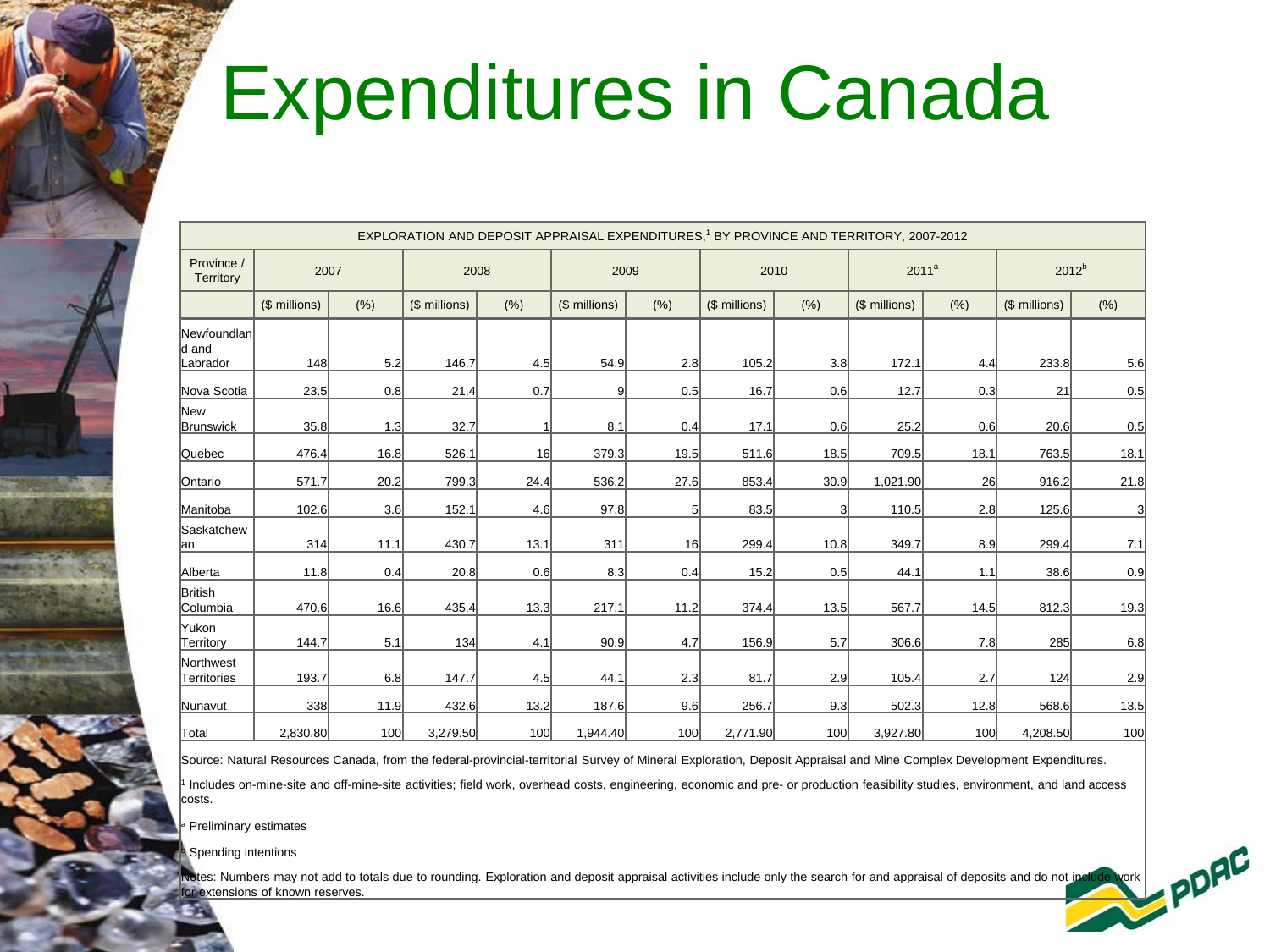# **Strengths of the Junior Mining Sector in Canada**

• presence of incentives and mechanisms to ease access to financing (such as flow-through shares, exploration deductions and tax credits at both the federal and provincial levels);

- the strength of the mining finance/legal services infrastructure;
- Canadian investors' attraction to and knowledge of mining investment;
- the presence of specialized providers of services and supplies (such as drilling and geophysics contractors).

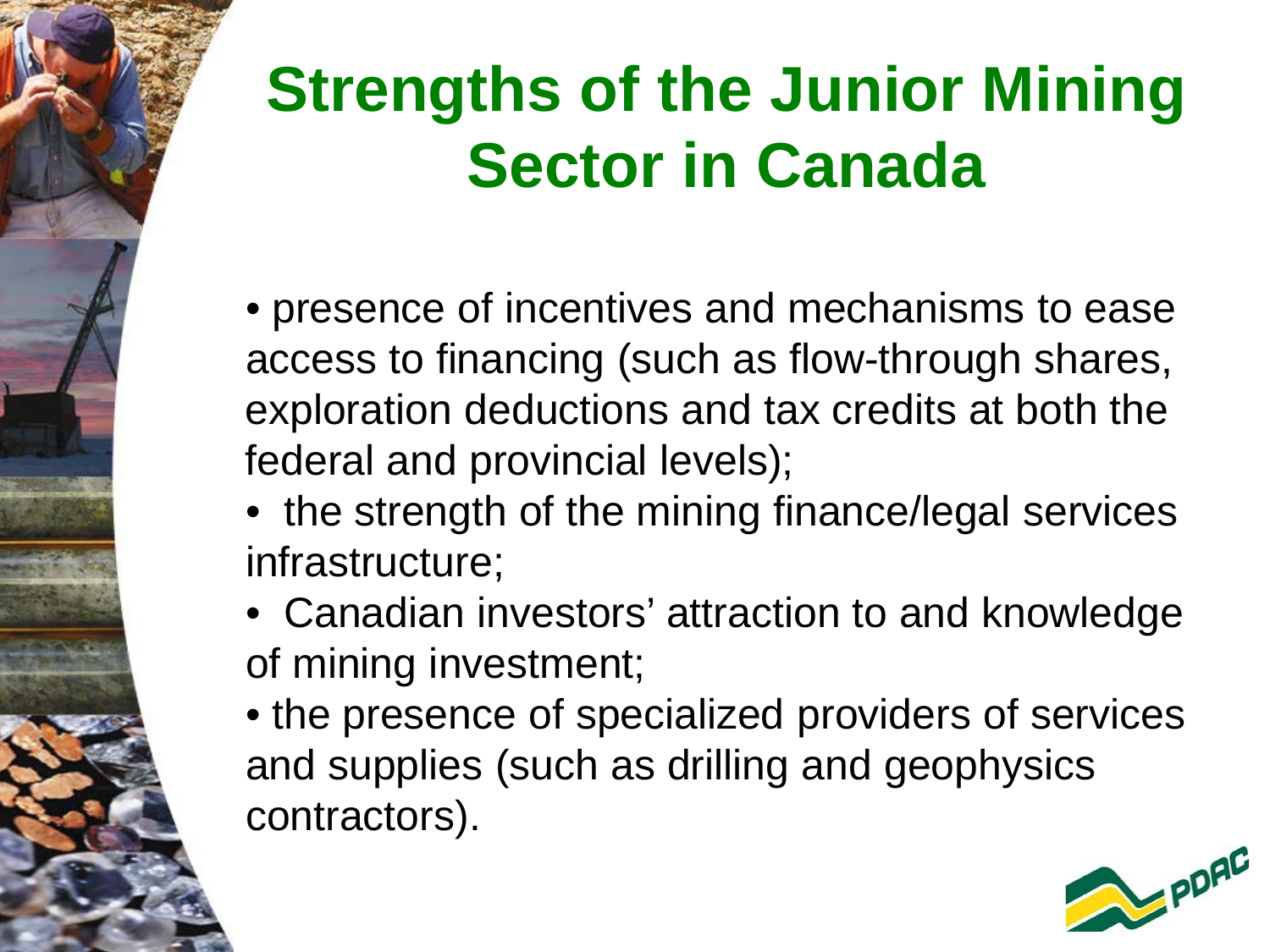# Junior Sector in Canada

- Junior Sector strength in Canada
	- $-2010 733$  companies
	- $-2011 782$  companies
	- $-2012 742$  companies
- Junior sector has targeted precious metals; base metals followed;
- Diamonds 1990; Uranium 2007; iron ore, chromite and rare earths more recently

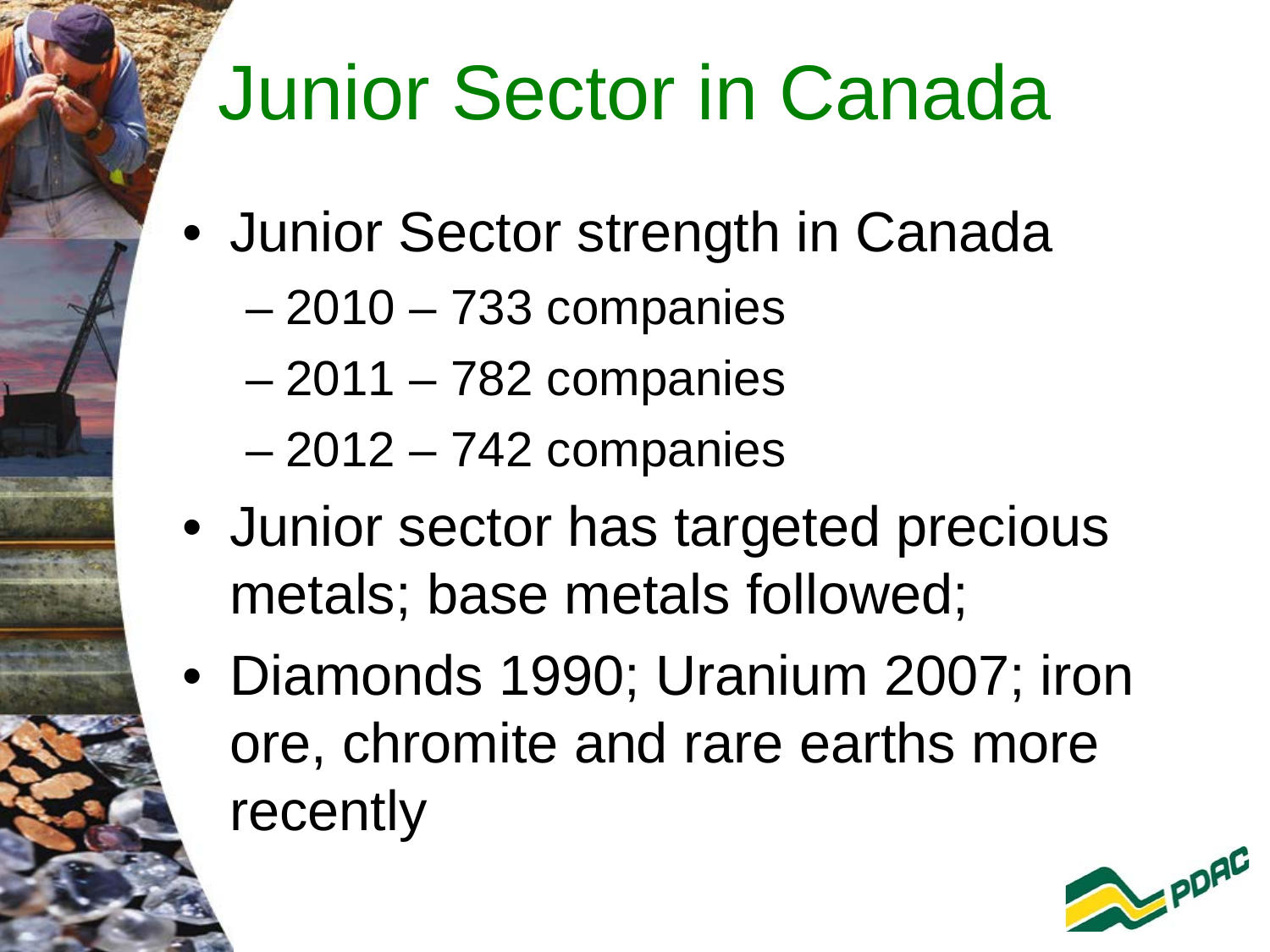## **Women in Exploration**



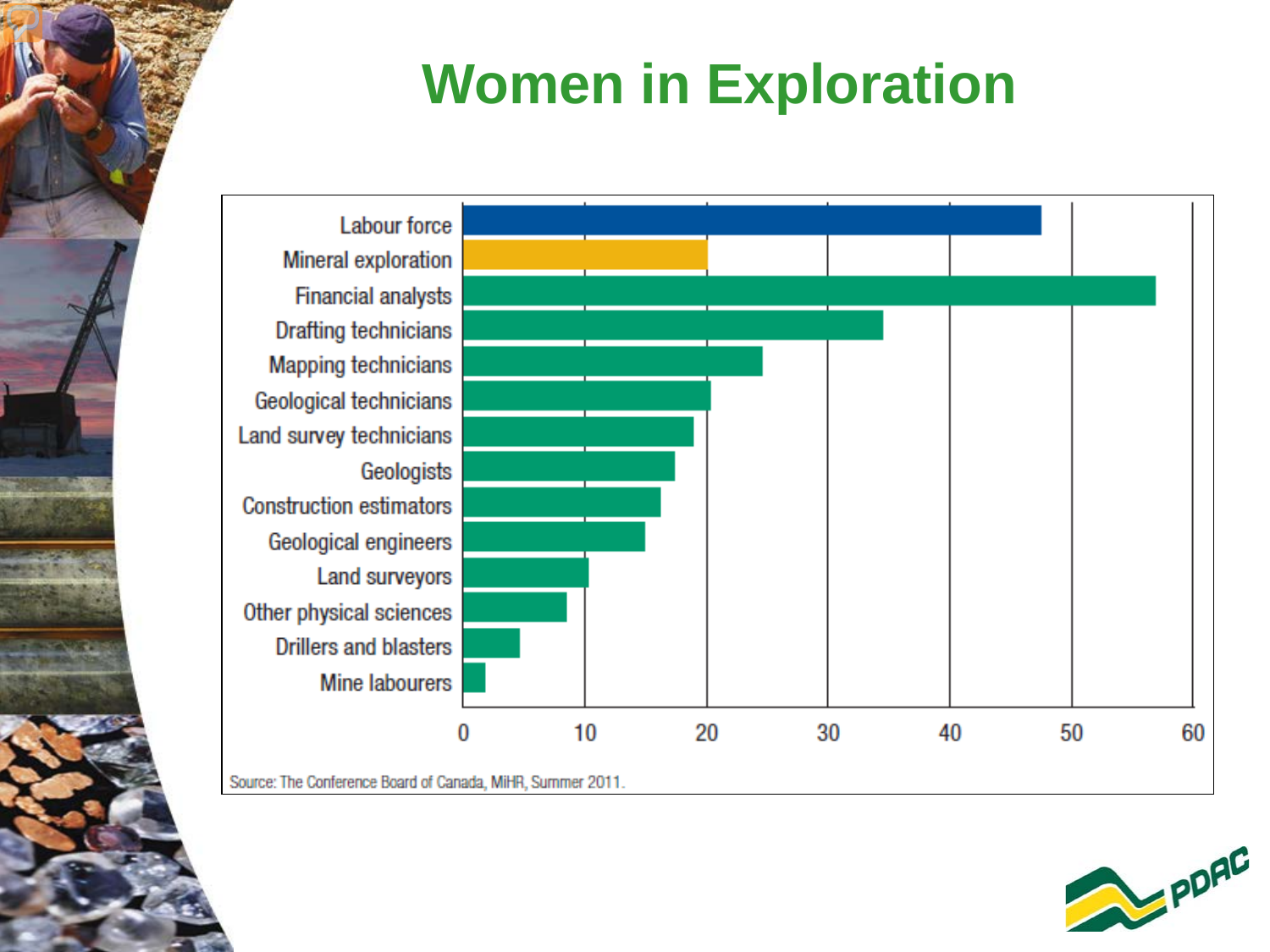# What about the Future?

What's happening now?

- Operations looking at improving margins
- Equity market risk averse Market captialization down 43%
- Seniors halting capital spending on major expansions, but mid-tiers sorting out their financing and forging ahead

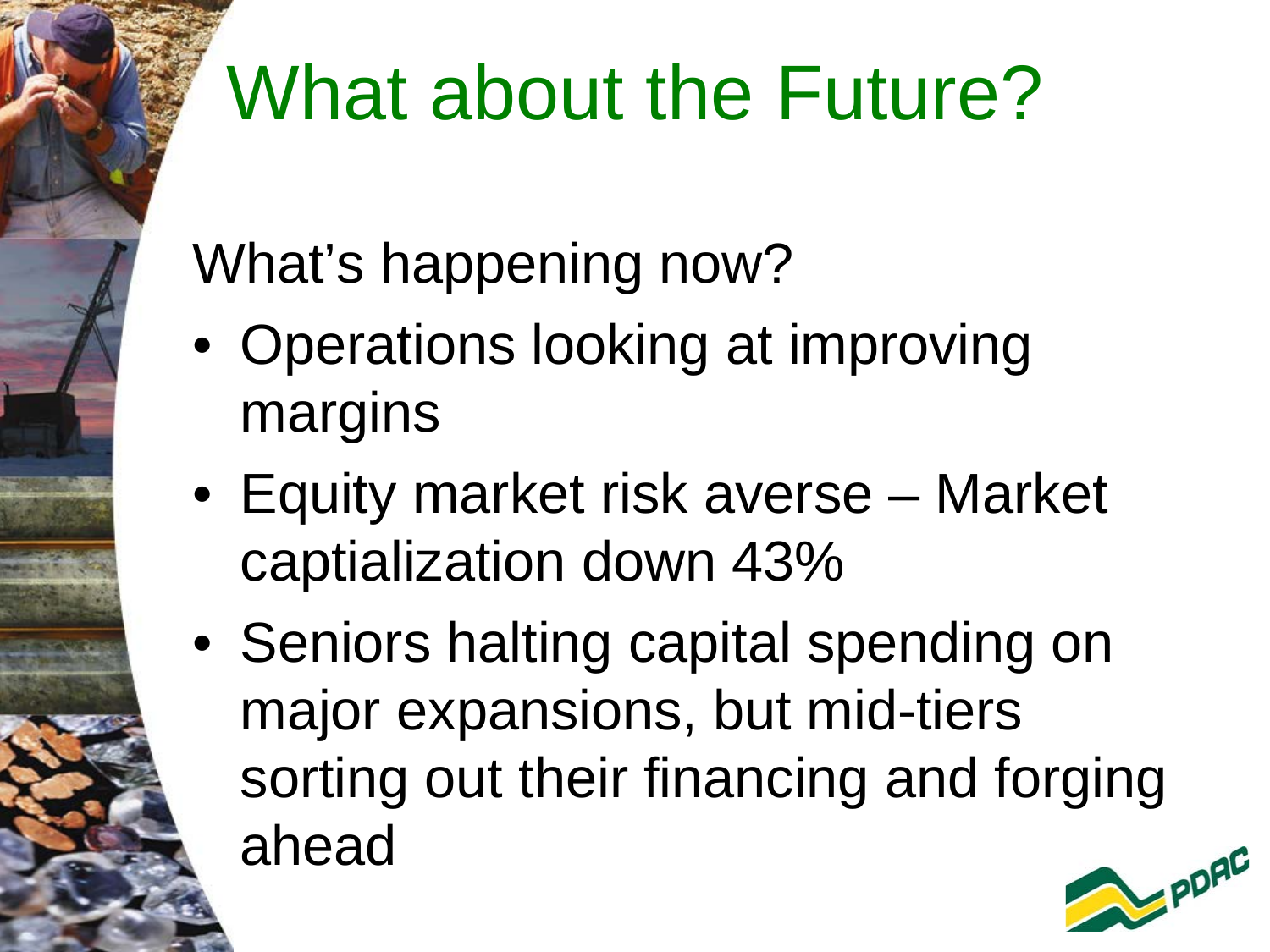# Industry Status

- GFC of 2008 saw a brief contraction of the industry. Survivors and those that followed careful about debt
- Many metals prices holding some softening
- Gold prices remain high
- Companies still raising capital
- Governments support the industry

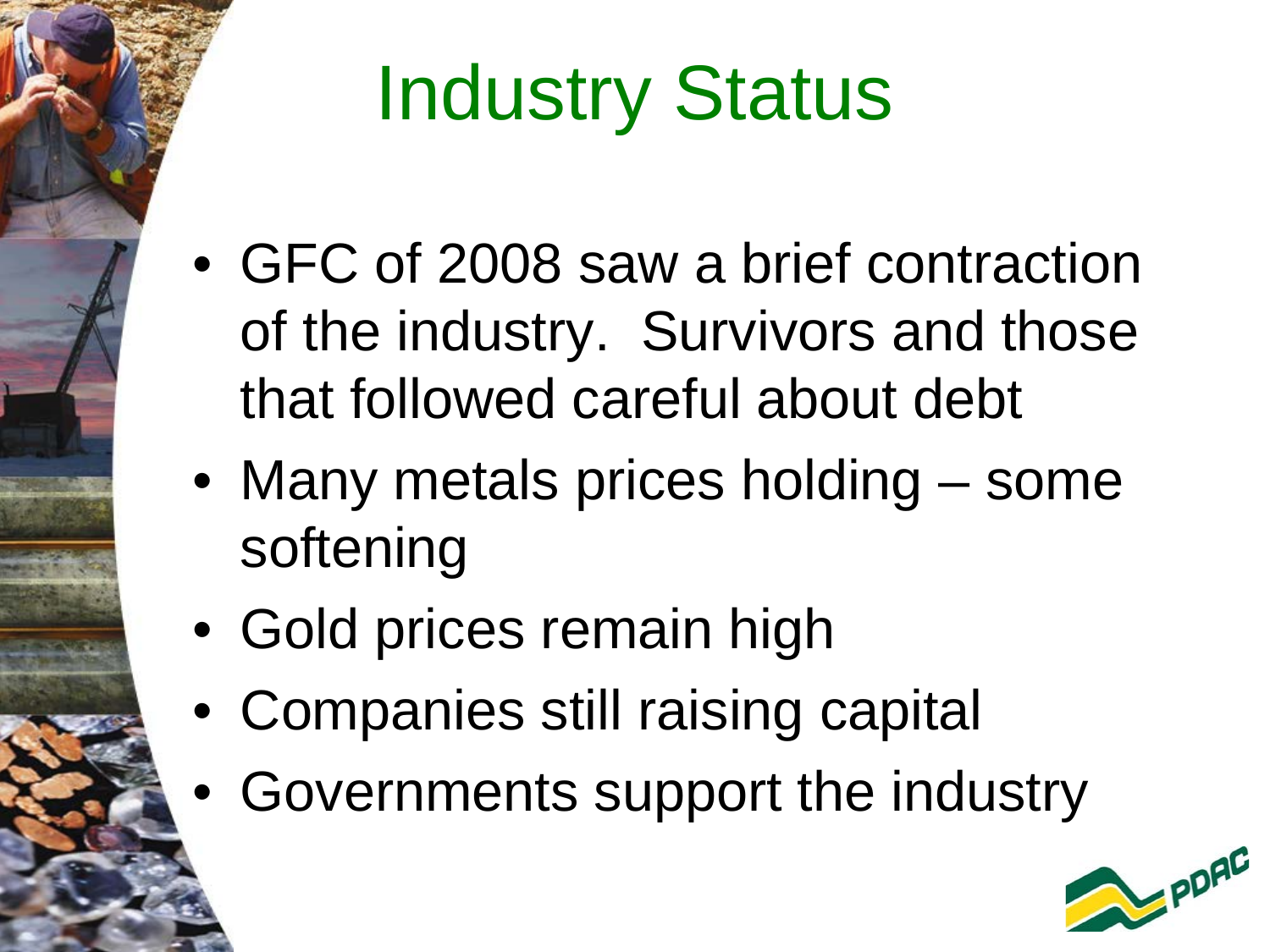# **Age Profile in Exploration**



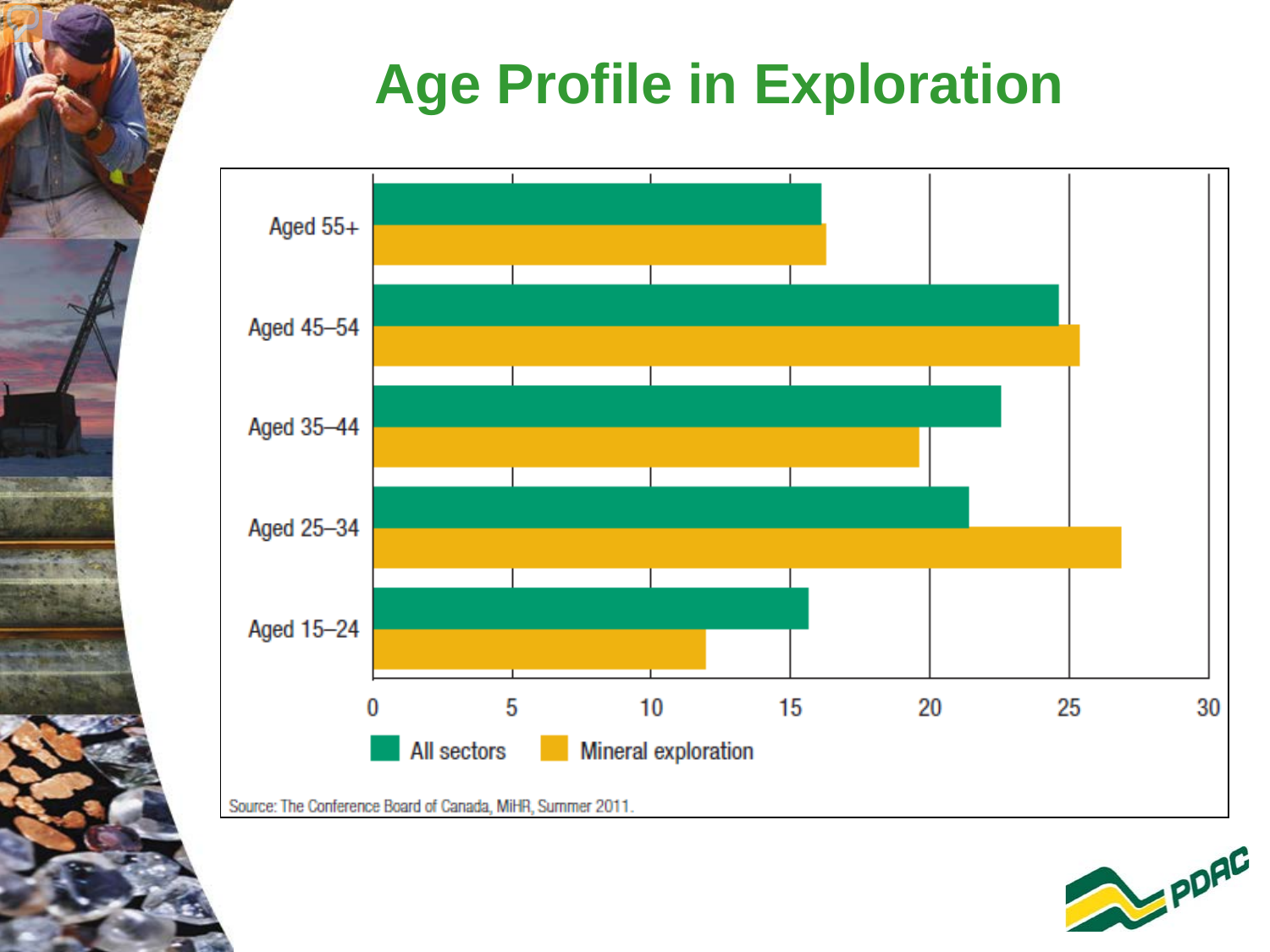# The Future

- Canada still has great geology!
- The rise of the BRIC countries will influence demand for metals
- Declining grade of existing mines will require more discoveries
- Extension of METC
- Alternative forms of Financing
- Easing of regulatory burden costs

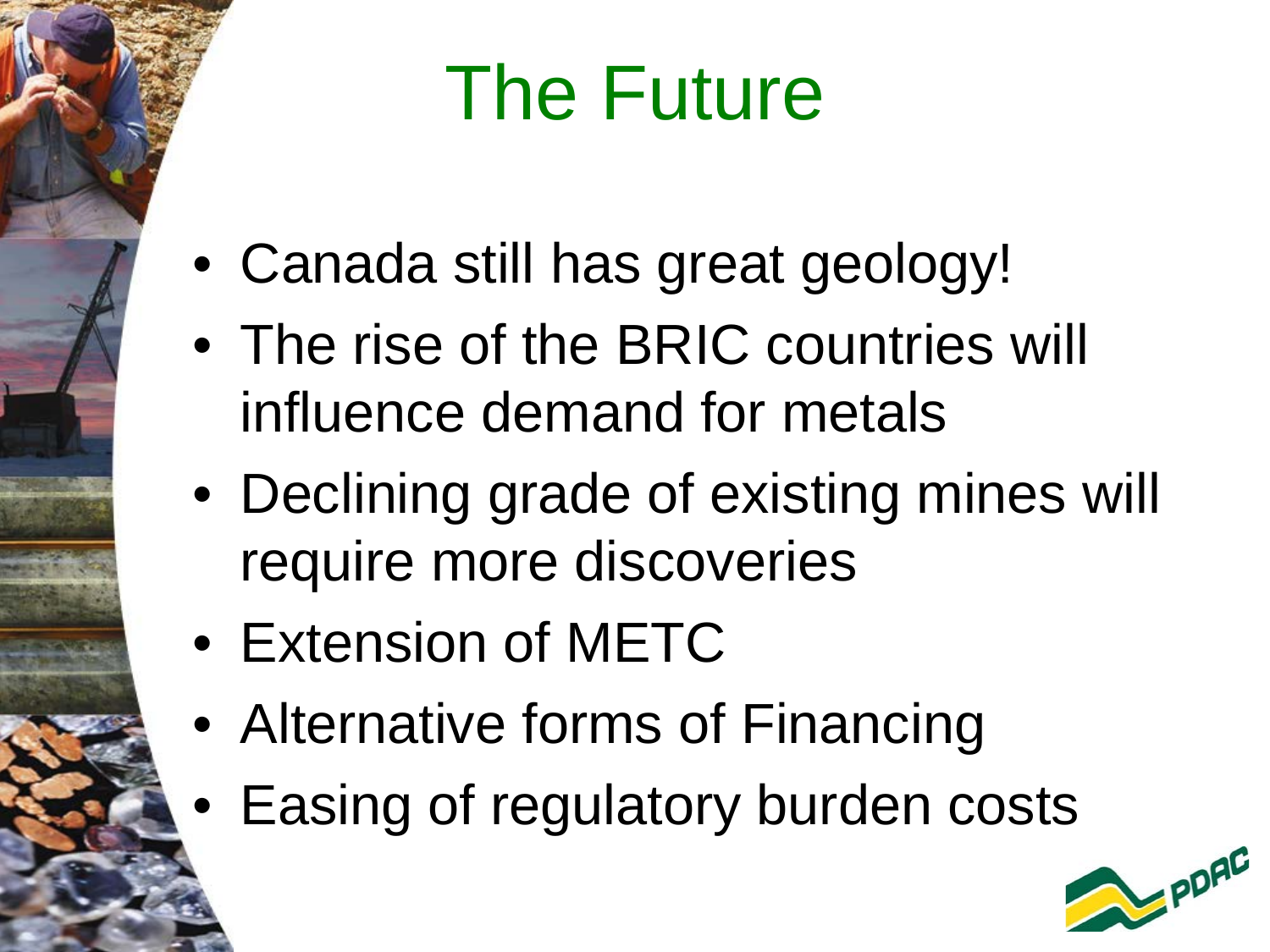"The long-term fundamentals for mining remain strong, providing miners with many promising years to come."

PWC (November, 2012)

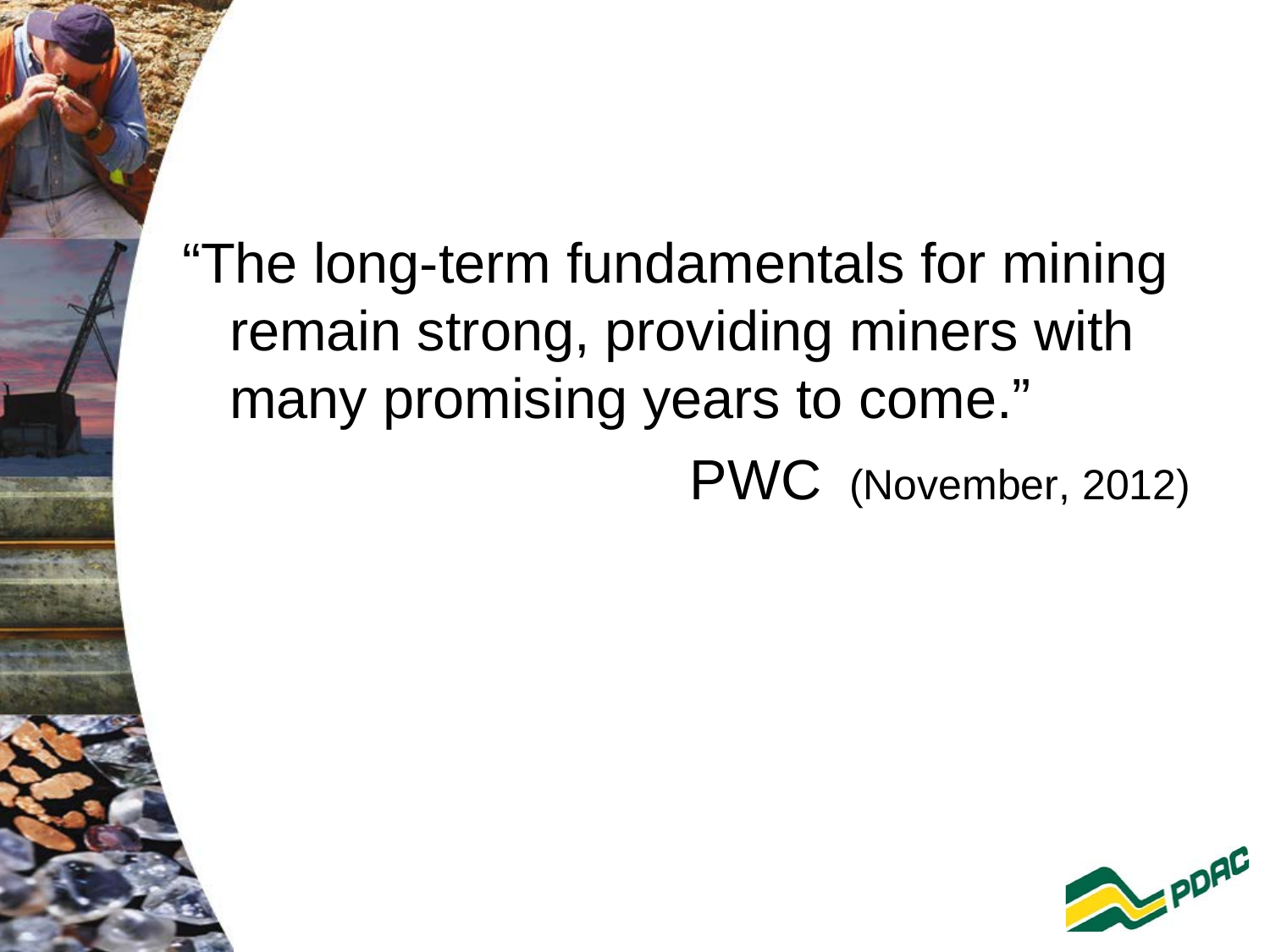Prospectors & Developers Association of Canada PDAC2013 Where the world's mineral industry meets

### **International Convention, Trade Show & Investors Exchange**

**March 3-6, 2013 Metro Toronto Convention Centre** South Building, Toronto, Canada

**Registration Begins December 2012** 

**Diamond Sponsor** 







www.pdac.ca

**Click on PDAC 2013**